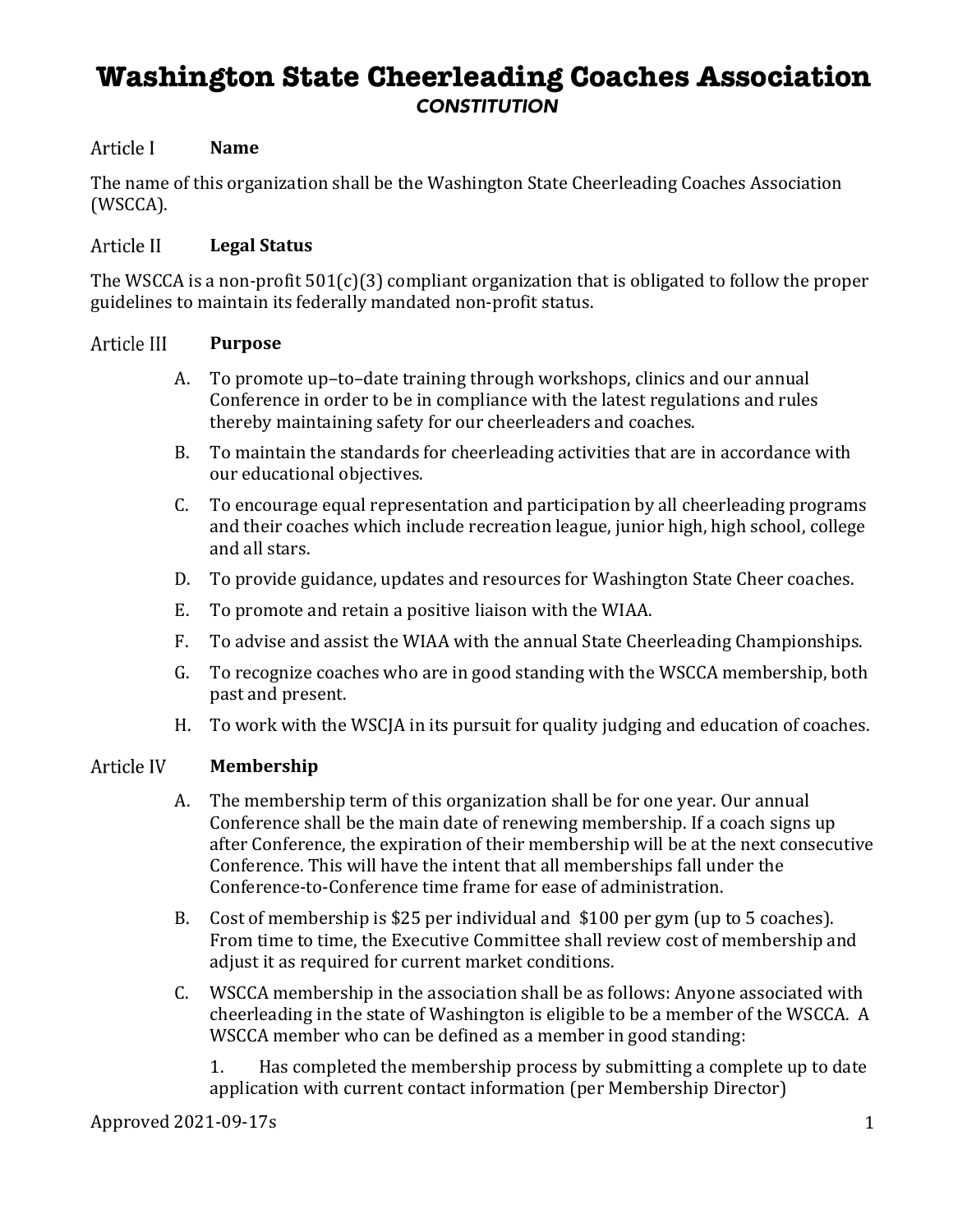2. Paid their annual fee in full (per Treasurer);

3. Is familiar with the Constitution and Bylaws for the WSCCA (per honor system);

4. Has not had their membership revoked for any reason (per WSCCA Board);

5. Has no current sportsmanship or ethics complaint against them (per S&E chair).

- D. WSCCA members will have voting rights at the annual Conference if attending in person for the full main day of Conference. They will then have voting rights for all elected positions. They will also be eligible to vote on any items presented for a vote at the WSCCA membership meeting at Conference.
- E. Any General Board member of WSCCA in good standing will be eligible to run for office on the WSCCA Board. Active General members is as follows:
	- 1. Attend the open WSCCA meeting in September;
	- 2. Attend 3 of the 4 WSCCA meetings in the calendar year;
	- 3. Volunteer at a minimum of 2 WSCCA events in the calendar year;
	- 4. May be a committee member

## Article V **WSCCA Officers**

The WSCCA Officers shall include the Executive Committee and Directors.

- A. WSCCA Executive Committee:
	- 1. The Executive Committee positions of this Association shall be:
		- a) President;
		- b) Vice President #1;
		- c) Vice President #2;
		- d) Secretary;
		- e) Treasurer;
		- f) President Ex Officio.

2. Executive Committee shall be elected by WSCCA members who have remained in good standing and are in attendance at the spring business meeting, aka WSCCA Conference.

- 3. Executive Committee shall serve for two-year terms
- 4. Candidates for President and Vice President must: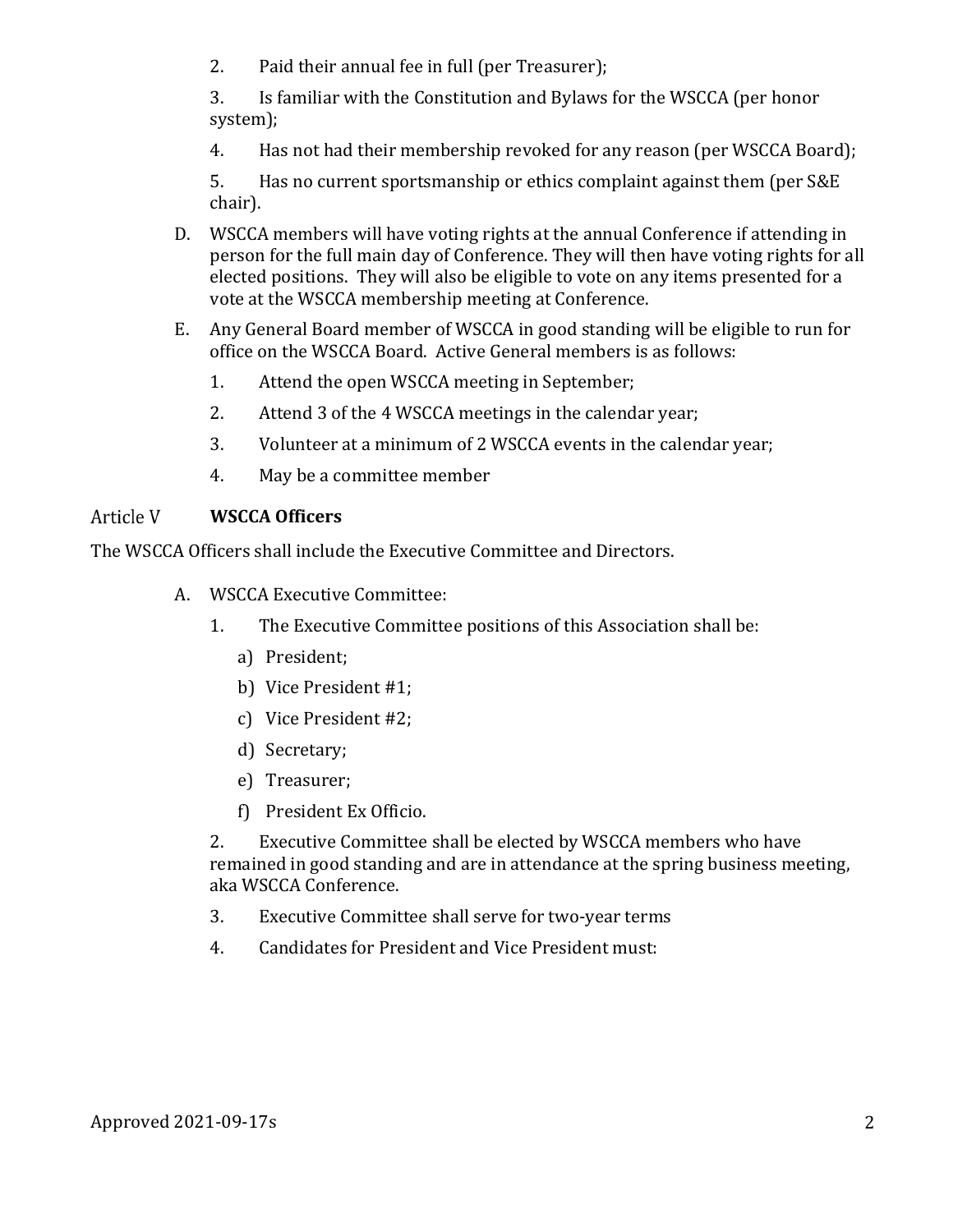- a) Have a minimum of one year of actual high school cheer coaching experience;
- b) Be currently affiliated with a high school cheer program. ("Since the WIAA is a member school association, we expect that those representing school programs be affiliated with schools," policy ruling by Cindy Adsit, WIAA Administrator, 7/2017).

5. The immediate past President may remain on the Executive Committee with voting rights for the first 12 months. After 12 months, they will be referred to as President Ex Officio and may serve as an advisor on the General Board.

- 6. The Executive Committee shall have full voting rights.
- B. WSCCA Directors:
	- 1. The Directors of this association shall be:
		- a) High School Director (East Side and West Side);
		- b) Recreation League Director;
		- c) All Star Director;
		- d) College Director;
		- e) Membership Director;
		- f) Technology/Marketing Director (T&M);
		- g) Finance Director;
	- 2. Directors shall serve for two-year terms.
	- 3. Each Director's position shall have full voting rights.

## Article VI **Election Voting Schedule**

A. Rotation Schedules:

1. The terms for President, VP#1, College Director, Membership Director, All Star Director, Finance Director, Technology and Marketing (T&M) Director shall commence during even numbered years,

2. The terms for VP#2, Secretary, Treasurer, East Side High School Director, West Side High School Director, and Recreation League Director shall commence during odd numbered years.

3. Nominations for any elected Officer position shall be approved by the WSCCA Board only. This shall be done by a majority vote of the Board at least 3 weeks prior to the General election at Conference.

B. Board Position Transitions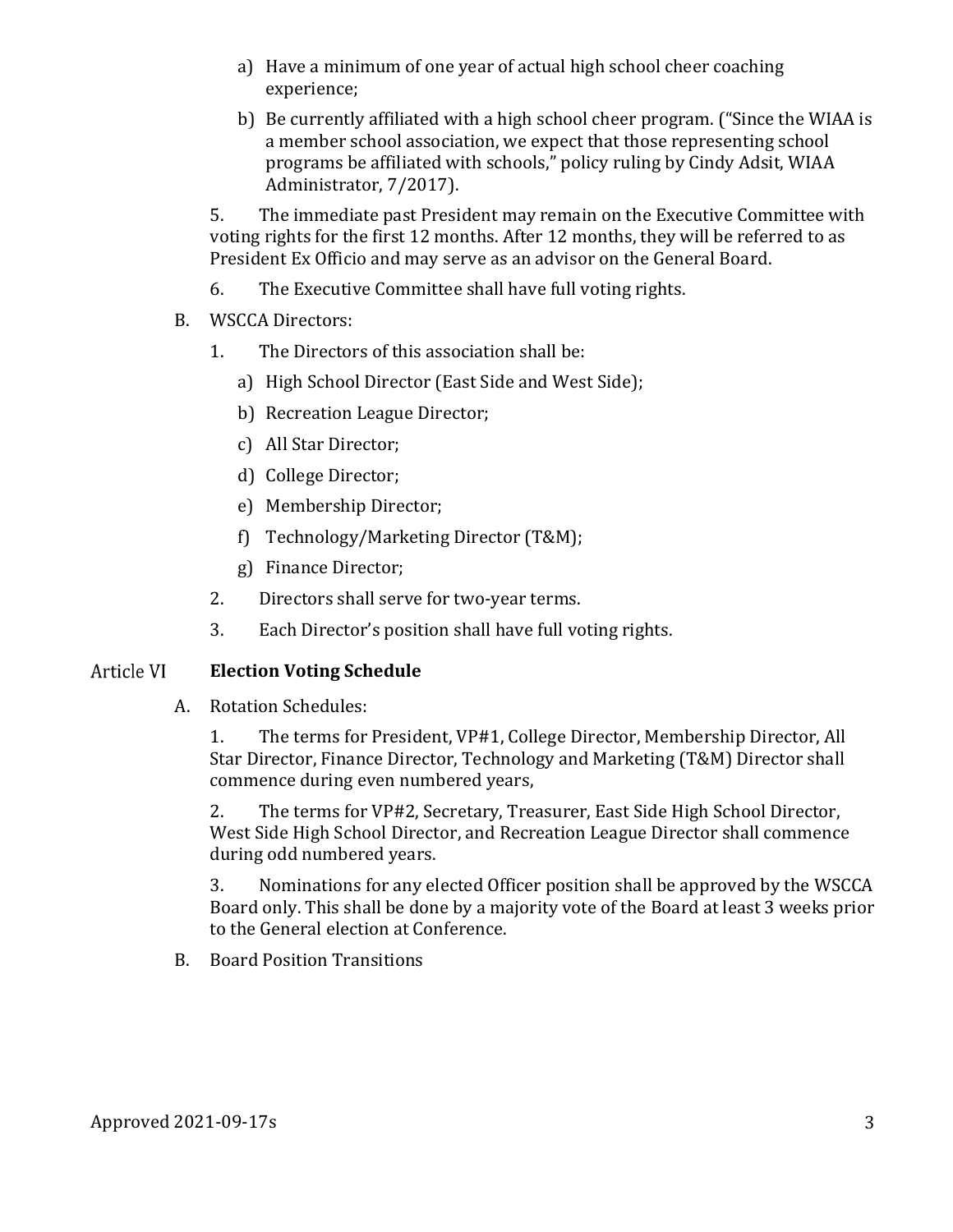1. If after (2) consecutive terms there is another candidate in good standing that has served on the board for the preceding year, then they will be added to the ballot in the office of their choosing. The current person holding that position **must not apply** for reelection until the next two-year cycle. If no one runs for an office held by a member in good standing that has served for  $(2)$  consecutive terms, then the Officers shall review and approve an exception to the term limit goals of the WSCCA.

2. Complete hand-over of positions must be successfully completed by the day after the WSCCA conference, except in the following cases:

- a) With regards to the position of Treasurer the transition may take a week for full disclosure and transferring of knowledge, banking etc.
- b) It is within the rights of a new Treasurer to have a full audit of the accounting before assuming the new role. When possible this should be done before a potential election change in this position.
- C. If the office of the President shall become vacant for any reason,  $VP$  #1 shall serve as acting President until a majority vote of the Board has been taken to confirm the position. If the office of VP#1 is also vacant, VP#2 shall serve as acting President until a majority of the vote of the Board has been taken to confirm the position.
- D. The Executive Committee shall have the power to establish new rules and amend rules that are no longer feasible by a majority vote. These changes shall be presented to the General Board 10 days prior to the vote so that any opinions, via email or at the meeting, may be discussed. If then the Executive Committee vote results in a tie, the Directors shall cast a majority vote, the winning decision shall cast one vote to break the tie. These changes must be in writing and presented to the WSCCA Membership at the next business meeting or via email to notify them of the contents of the change, and its rationale.
- E. The WSCCA Officers, Committee Chairs, Apprentice and committee members shall meet a minimum of four  $(4)$  times a year. These dates shall be established by the time of the retreat for all to be aware of.

1. Special meetings may be called by either the President or by a request from the simple majority of the Officers;

- 2. For special meetings please give a minimum of 7 days notice.
- F. Meeting Attendance—To remain in good standing:

1. Board Members shall provide, when possible, at least 48 hours advanced notice if they are unable to attend a meeting.

2. Board members who travel in excess of 100 miles to attend a meeting may opt to join a meeting via Skype, Face Time, or phone, for  $(3)$  out of the  $(4)$  required meetings during the year, but must plan on joining the fourth meeting in person. Board Members using this exception to in-person meeting requirements shall make provisions for a connection with adequate bandwidth and fidelity to hear and be heard by other members present at such meetings. Any written materials submitted for the meeting must be emailed to the participants or scanned and mailed to them for review.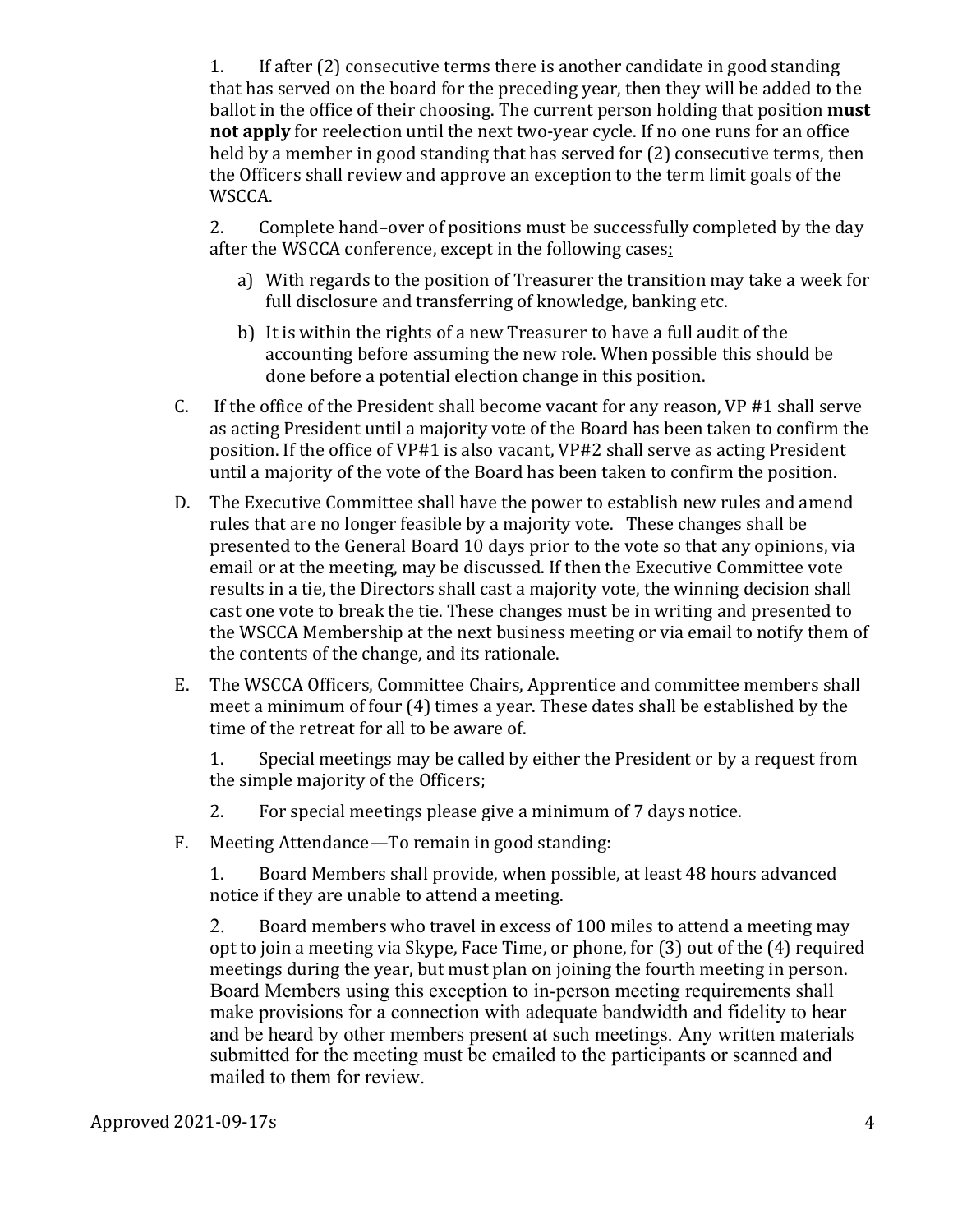# Article VII **New Board Apprenticeship Eligibility and Expectations**

A. WSCCA Members who desire to be considered for joining the WSCCA Board will be given the opportunity for apprenticeship if they meet the following criteria:

1. Shall be currently a paid member in good standing of the WSCCA and have previous coaching experience prior to the fall Open Board meeting (per the report of the Membership Director).

2. Shall be responsible for reading and fully understanding the WSCCA Constitution, Bylaws, and Policies & Procedures and how they apply to Board Positions. (Honor system)

3. Shall agree to fairly and accurately represent the voice of Washington State cheerleading coaches and cheerleaders above the interest of their own team, program, or institution.

4. Shall be committed to treating other Board Members and WSCCA membership ideas, suggestions, personalities, and backgrounds, with an openmind.

5. Apprentice program is for two years.

6. YEAR 1: Volunteer for 25 hours at events, committee meetings, planning/tasks/duties. Will be assigned a committee. Must volunteer at WSCCA Championship and/or Allstate. YEAR 1 interns do not attend quarterly board meetings (except Fall).

7. YEAR 2 Volunteer for 25 hours at events, committee meetings, planning/tasks/duties. Will be assigned a committee. Must volunteer at WSCCA Championship and/or Allstate. During year 2, intern must attend 3 of the 4 board meetings to fulfill obligations.

8. Opportunities for Volunteering are social media, technology support, newsletter or any area of need at the time.

9. Apprentice may be actively involved in discussions of the Board but may not vote until their two years of apprenticeship is completed.

10. Upon completion of their 2 year apprenticeship, they will be voted in by the WSCCA Board at the spring conference and then will become official voting board member.

11. Their acceptance to the Board will be announced at Conference

# Article VIII **General Board Membership**

The General Board shall consist of the WSCCA Officers, Chairpersons, committee members and apprentice. All General Board members shall have a vote in General Board matters (with the exception of Apprentice, see above).

A. Meeting Attendance—To remain in good standing:

1. All Board Members shall respond within 48 hours to a special meeting request by the President or by a request determined by a simple majority vote of the Board of Officers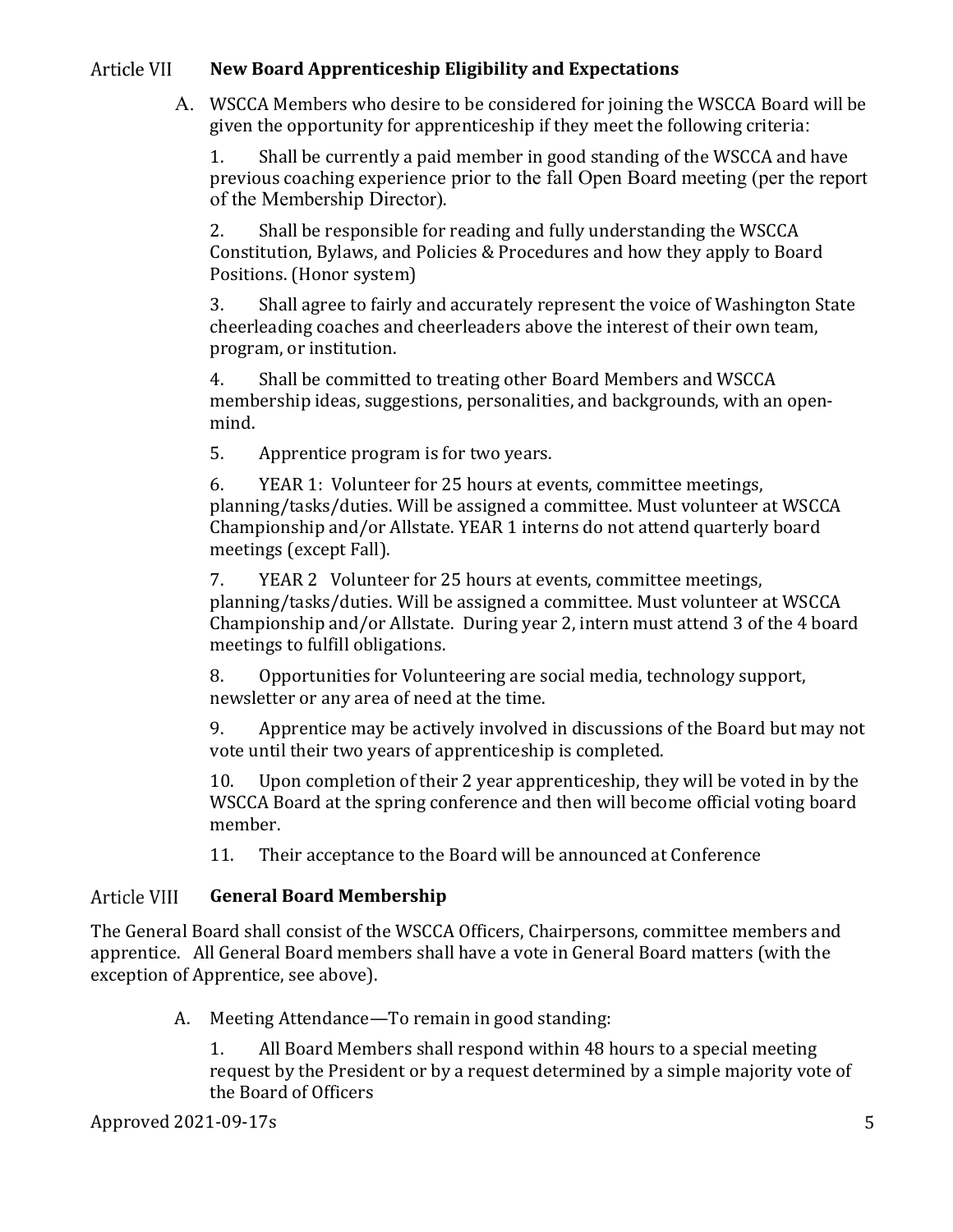2. Board Members shall provide, when possible, at least 48 hours advanced notice if they are unable to attend a meeting.

3. Board members who travel in excess of 100 miles to attend a meeting may opt to join a meeting via Skype, Face Time, or phone, for  $(3)$  out of the  $(4)$  required meetings during the year, but must plan on joining the fourth meeting in person. Board Members using this exception to in-person meeting requirements shall make provisions for a connection with adequate bandwidth and fidelity to hear and be heard by other members present at such meetings. Any written materials submitted for the meeting must be emailed to the participants or scanned and mailed to them for review.

4. To expedite decisions and maintain forward progress, voting on issues among the WSCCA Board may be taken via email allowing 48 hours for all to have time to respond.

- B. General Board members shall be members in good standing.
- C. General Board members shall volunteer on a minimum of 1 committee.
- D. General Board members must be willing and available to volunteer and serve at a minimum of 75% of the board events, including but not limited to: Last Chance/ Rec State, WSCCA Annual Conference, Retreat, WSCCA College Clinics, All-State, Summer Clinic, etc.
- E. General Board members shall be responsible for reading and fully understanding the WSCCA Constitution, Bylaws, Policies & Procedures and how they apply to Board Positions.
- F. Agree to fairly and accurately represent the voice of Washington State cheerleading coaches and cheerleaders above the interests of their own team, program, or institution.
- G. Treat other board members and WSCCA membership ideas, suggestions, personalities, and backgrounds, with an open-mind.
- H. There shall be no term limit to General Board Membership.

1. After (5) years of service in good standing, continued membership shall not be included in any potential total maximum allowed on the Board.

2. If a former General board member returns after a leave of absence of more than a year, they will be considered a non-voting member for the upcoming year.

3. Anyone in violation due to extenuating circumstances may submit an appeal to the Executive Committee.

4. Annual qualifications to remain an active board member are the same as a year 2 apprentice.

I. General Board Members that are not able to comply with the above criteria, shall lose General Board Member voting rights and revert to intern status for the following year." (Motion passed  $9/12/17$ )